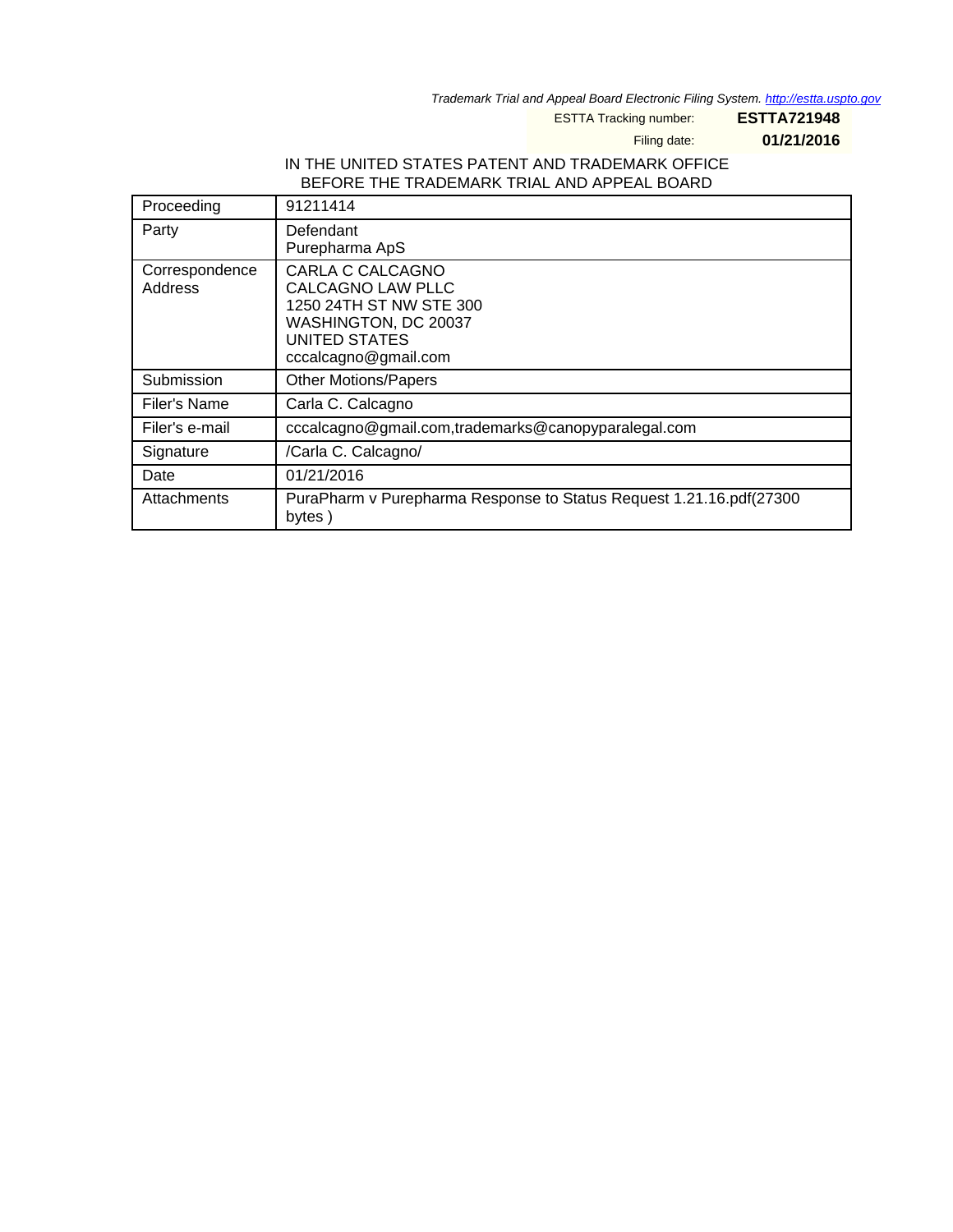### IN THE UNITED STATES PATENT AND TRADEMARK OFFICE BEFORE THE TRADEMARK TRIAL AND APPEAL BOARD

## PURAPHARM INTERNATIONAL (H.K.) LIMITED,

Opposer,

Opposition No. 91211414

v.

PUREPHARMA APS,

Applicant.

#### **PUREPHARMA'S RESPONSE TO BOARD REQUEST FOR STATUS REPORT**

Pursuant to the Board's Order dated December 22, 2015, Applicant PurePharma APS ("PurePharma"), files the present report on the status of the pending civil action.

1. On February 25, 2015, Purepharma filed a Motion to Transfer the pending Civil Action from the United States District Court, Southern District of Texas, Houston Division, to the United States District Court, Northern District of California, San Francisco Division.

2. The Court granted Purepharma's Motion and the case was thereafter transferred to the Northern District of California, and is now the subject of an action styled *PuraPharm International (H.K.) Limited v. PurePharma, Inc. and PurePharma APS*, Civil Action No. 315 cv-01808-JSC.

3. Pursuant to that Court's Order Setting Initial Case Management Conference and ADR Deadlines, the parties participated in private mediation on November 20, 2015.

4. It is the undersigned counsel's understanding that as a result of the mediation, the parties reached a settlement in principal. The parties are now working to finalize the formal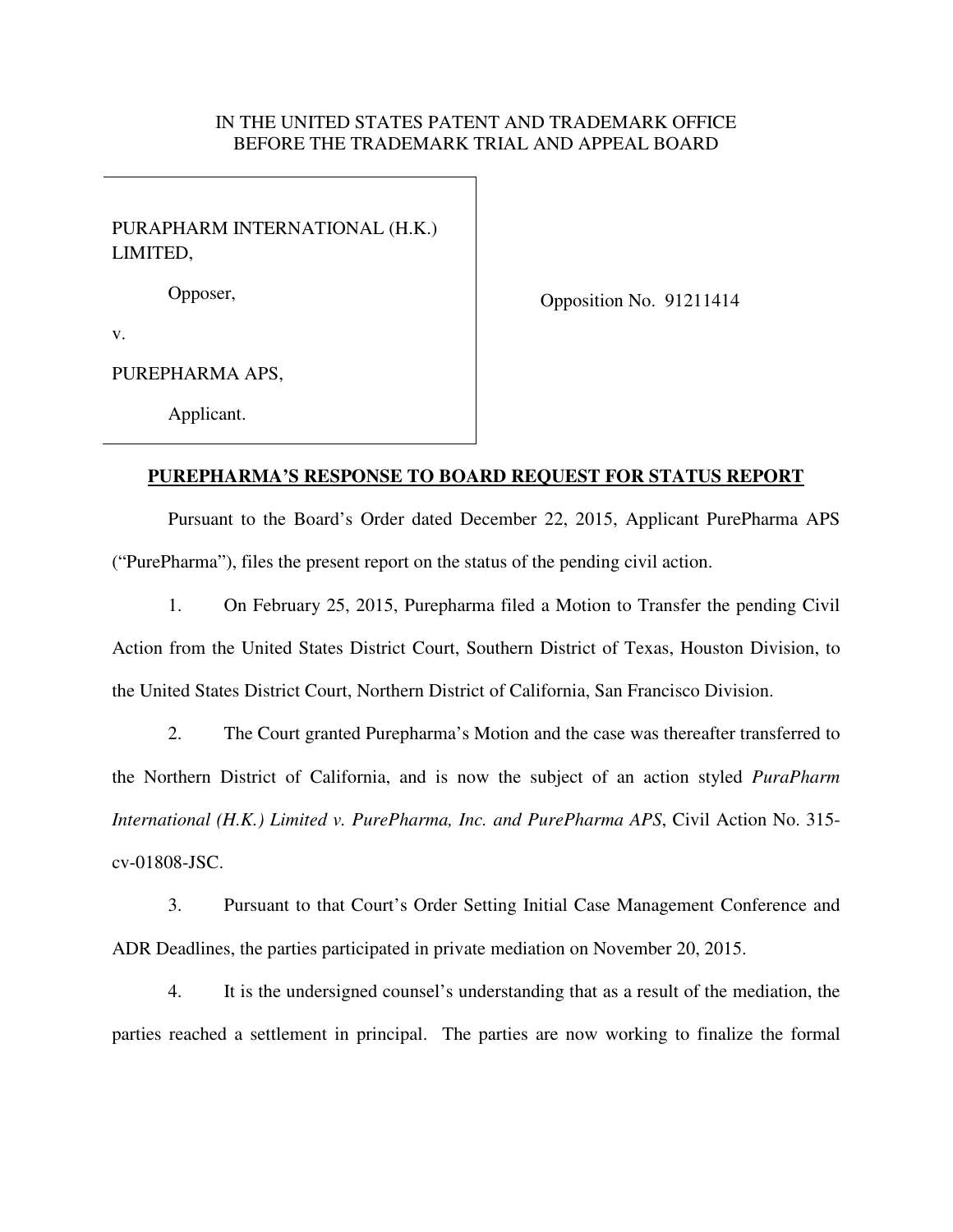written settlement agreement, which, if signed, should dispose of the Opposition as well as the pending Civil Action.

5. As this settlement, if signed, should dispose of the Opposition and the Civil Action, Applicant respectfully requests that the Board continue to suspend the opposition until the settlement agreement has been signed and the civil action concluded.

Respectfully submitted,

/Carla C. Calcagno/ Carla Calcagno, Esq. Janet Ricciuti, Esq. Calcagno Law PLLC 1250  $24^{\text{th}}$  Street, N.W., Suite 300 Washington, D.C. 20037, Carla.calcagno@calcagnolaw.com cccalcagno@gmail.com 202 466-0544

*Attorneys for Applicant PurePharma APS*